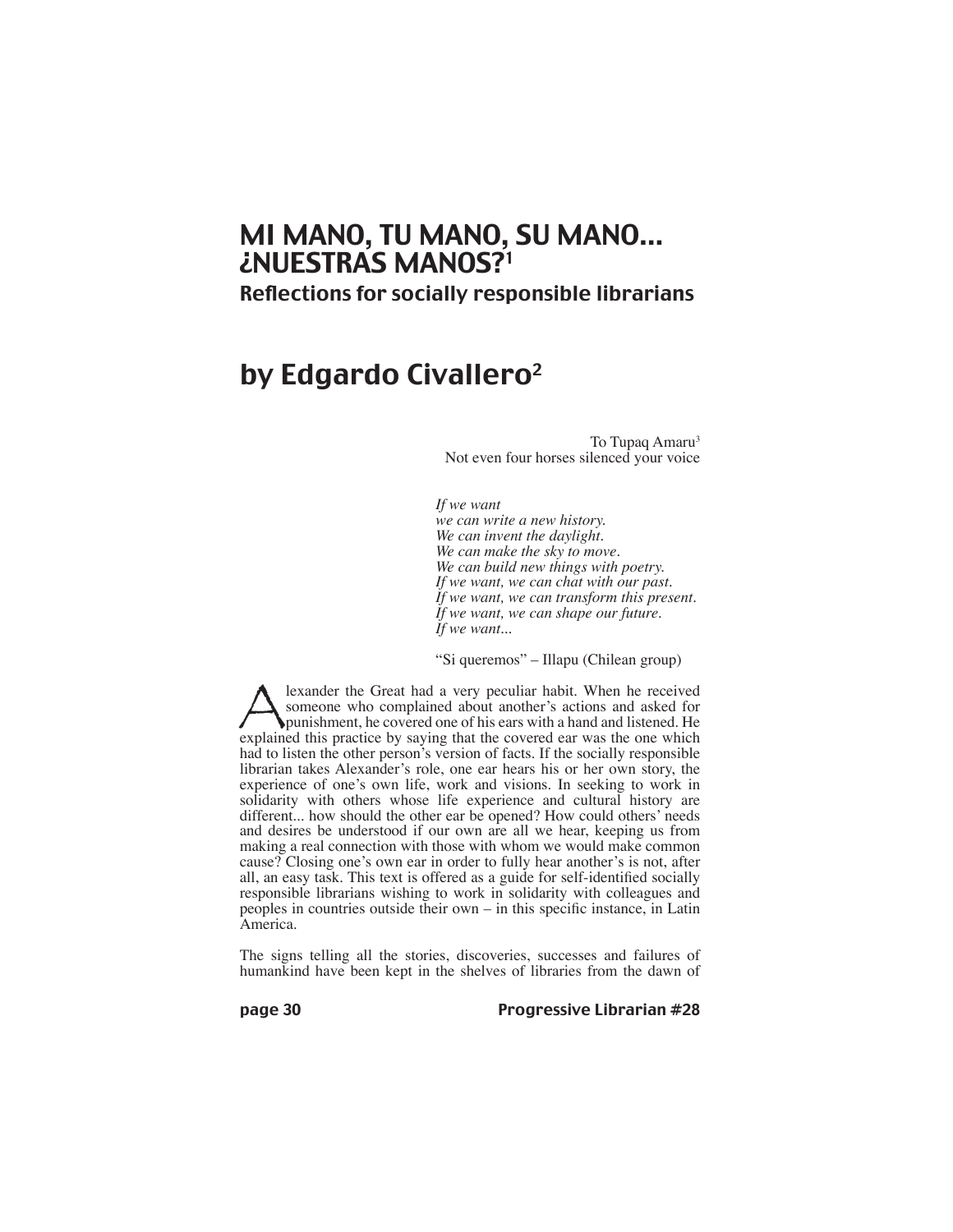historic ages. The written memories of men and women, all their most valuable information, have always been managed by the hands of librarians. All this knowledge is an immense power: the power for understanding the past, solving present problems and developing strategies for the future. Librarians' responsibility is as huge as the power they manage and preserve, as their actions and policies can provide whole societies with chances for empowerment and progress.

However, many librarians seem to sleep a sweet dream inside a safe, quiet, passive bubble, without noticing the dramatic reality surrounding them and the urgency of the necessary and strategic service they should provide. There is a whole world outside the walls of libraries in need of help, education, opportunity, information – a world full of critical situations – every day. But even the librarians who are aware of this reality seem to prefer to remain isolated from this harsh universe, safe behind protective institutional walls.

Latin America is a conflictive land, a continent full of beauties as well as serious deficiences. Most of its large population need high-quality education and updated information resources in order to overcome the challenges they face. Latin American librarians cannot ignore this fact anymore: they must become involved in their society´s struggles and efforts, supporting their users' search for information and knowledge. Foreign librarians who want to help Latin American colleagues must learn how to collaborate in a supportive way, creating bridges with their work, and avoiding deeply engrained "First World" attitudes and colonizing mentalities that for centuries have built divides between north and south, developed and developing countries, informed and ill-informed peoples.

To understand Latin American reality – and, therefore, to understand the role of librarians within it – it is necessary to understand the historical process that led this continent to its current situation... and what exactly is this situation. This essay is a little, completely personal and subjective view, written from a Latin American perspective. It will not deal with usual LIS issues, as far as they are sufficiently presented and widely discussed in specialized journals and papers everywhere. Instead of this, this essay gives a social approach to Latin American users' reality and needs. Such understanding is essential, because if this social and cultural context is not known and understood in the first place, librarians cannot expect to design useful services, collections, programs and activities. Without this context all the academic LIS literature and aid programs become completely useless.

People used to reading conventional Euro-North American points-of-view might find the contents of this text radical or unflattering. But sometimes it is wise to listen others' opinion before building one's own. This essay is aimed at providing thought for reflection, and to help uncover "the other ear."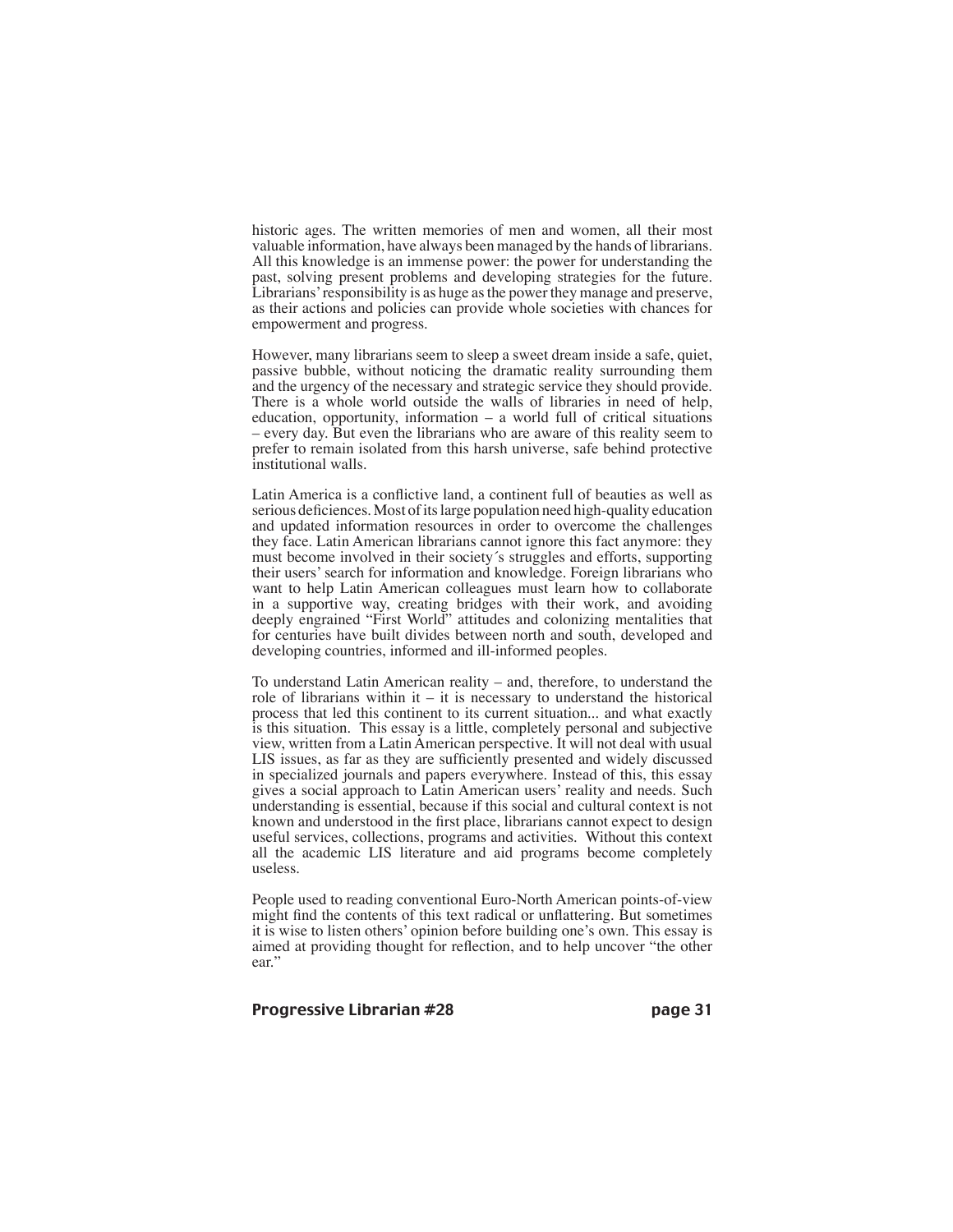Part 1. A foggy history

*My feathered brothers saw them arriving from the sea. They were the bearded Gods announced by prophecies (…). But Gods don't eat, and they don't enjoy stolen goods, and when we realized this, everything was already finished. We kept the curse of giving to foreigners our faith, our culture, our bread and our money.*

"Maldición de Malinche." Mexican song.4

Uruguayan writer Eduardo Galeano entitled one of his more famous books "The Open Veins of Latin America." Only those who have seen Latin American social reality up close are able to understand that Galeano did not use a metaphor. The peoples of this huge continent hide, behind their natural happiness, passion and enthusiasm, hundreds of open wounds that never heal.

Before the arrival of Europeans to the western hemisphere, aboriginal societies – some of which were developing rich and highly sophisticated cultures – did not precisely live in peace and harmony. "Pink legends" spread by Latin American writers, historians and some social movements depict a romanticized life for indigenous peoples which is far from the hard, complex reality lived by those societies, a reality shared at various points in time by every human group in every corner of the planet. They killed and were killed for power, they conquered and were dominated, they invaded and were exploited. An opposing school of thought circulates the "black legends" which place responsibility for all suffering in Latin America on the Spanish conquest.

European invasion did, indeed, bring to what became the Americas a social, economic and political scheme that lasted through centuries and that immersed the whole continent in shadows: colonialism.

Rooted in military coercion, in cultural denial, in the violent elimination of whole populations, in the systematic destruction of pre-existent socioenvironmental, economic, productive and political structures, the conquest and colonization of America subjected millions of people to an almost slavist regime, creating, at the same time, a powerful elite which controlled the destinies of peoples and territories according to the colonizers own material interests.

To generalize is a mistake, of course, and to believe either the "pink" or the "black legends" as an absolute reality is erroneous. Hundreds of autochthonous cultures survive into present times, and, in several aspects, local and foreign systems blended in an amazing way, originating new regional identities, which expressed the best – as well as the worst – features of their predecessors.5 Over time, tens-of-thousands of people struggled for justice and for the welfare of their societies, and a lot of them sacrificed

page 32 Progressive Librarian #28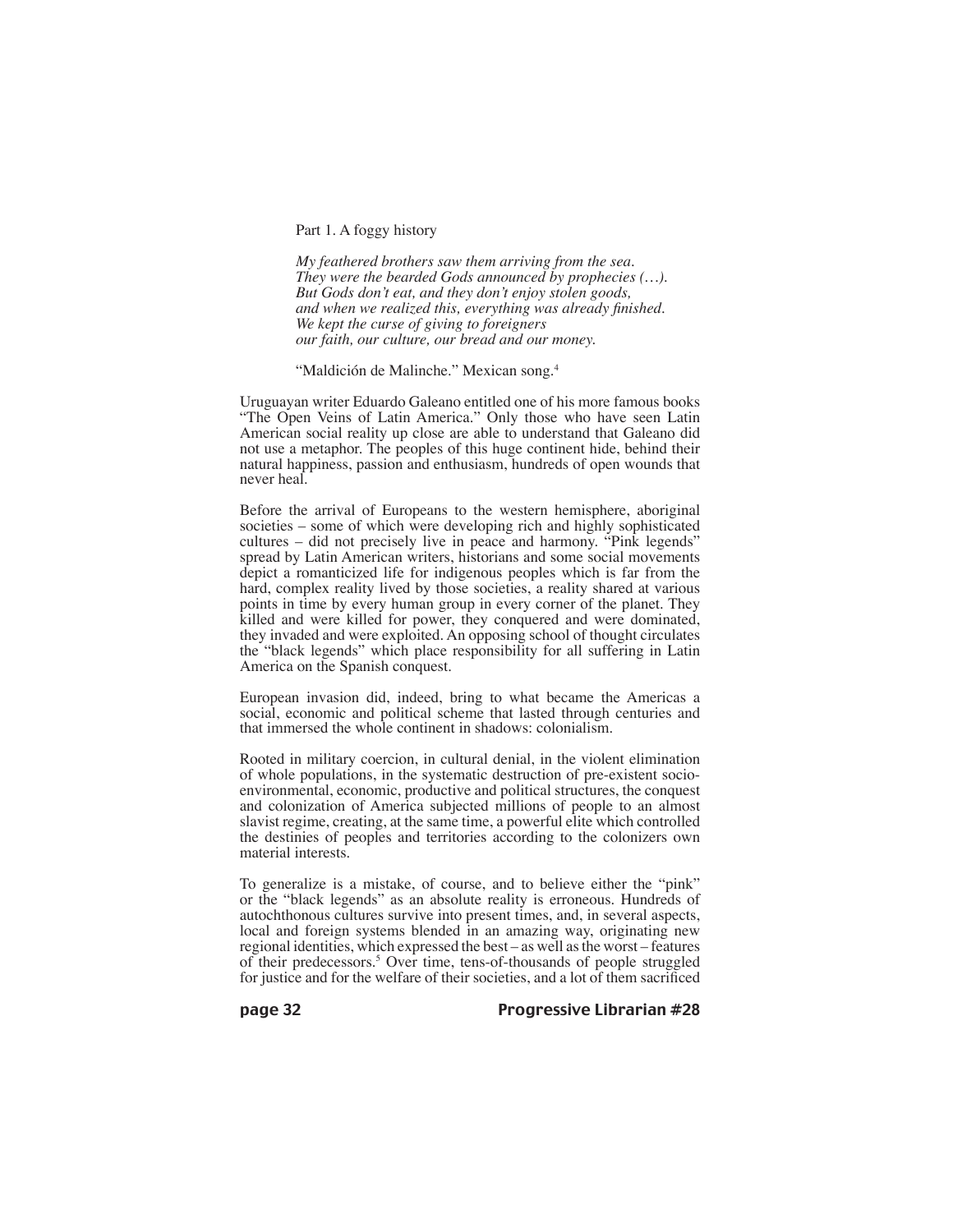their lives in honor of their ideals of freedom, equality and political and cultural autonomy.6

Setting aside myth and legend, the basis of what became a characteristic social structure in Latin America was established: European (or europeized) elites of educated and conservative landowners, traders, bureaucrats and politicians loomed over this immense continent of indigenous, black, mulatto and mestizo peasantry who worked the lands that, in old times, belonged to some of their ancestors.

Part 2. Independence?

#### *Listen, mortals, the sacred cry: Freedom, freedom, freedom…*

### Argentinean national anthem

The Andean miners, the Central American peasants, the gauchos in Argentinean pampas and the slaves in the plantations shared a common past and a common destiny: to extract benefits from land and industries, benefits that went directly to fill the chests of the upper classes. The absence of education, organization and basic instruction among the lower classes was remarkable, and thwarted their attempts to create a better future, and seek alternative paths, but they never stopped trying. In fact, during the first three centuries of Hispanic occupation, popular rebellions were extremely violent, and their results were sadly dramatic.

The first books printed in America were catechisms, published in the languages of indigenous groups, used in the evangelization of local peoples, as well as grammars and dictionaries of indigenous languages, mainly used for translating those catechisms. The sword dominated, the cross tamed, and "the Book" taught how to put other checks on peoples who were not considered human beings by Spanish laws until the middle of the sixteenth century.7 Several decades vanished before Latin American publishers produced a non-religious book.8 At the same time, texts arrived from Europe started spreading ideas in vogue on "the continent." Scarce and precious goods, they were the tools that began the diffusion – during late eighteenth century – of revolutionary ideas among the educated layers of Latin American societies, eventually igniting a political fire that swept the whole continent during the first half of the nineteenth century and which ended in the birth of the current "independent" nations.<sup>9</sup>

Even though education, printing, and books spread, and with them were disseminated literacy, culture, development and recovery of regional traditions, the ever-oppressed masses of people remained in their place. After national independences,<sup>10</sup> they might have been liberated from a number of yokes, for sure, but the newly formed societies – quickly forgetting their egalitarian and libertarian ideals and creating new foreign-like elites of power – kept them bound to the same basic situation of oppression.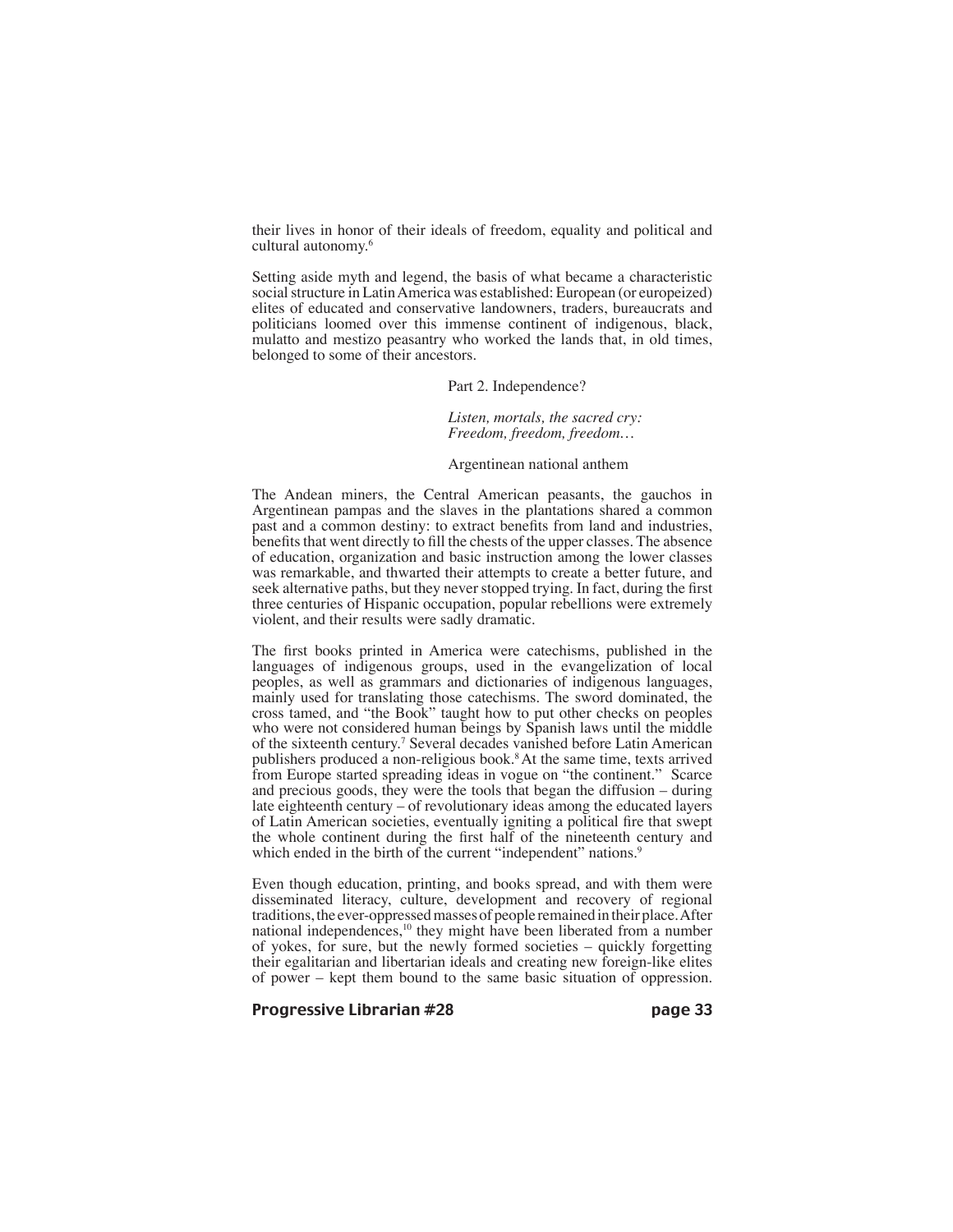Peasants and workers were scorned when compared with the refined European culture: traditional and popular traits became mere curiosities; peasant realities were rough and inferior; labor demands became rebellions of wretched poor people; and the lower classes' demands were treated as simple banditry hardly deserving notice.

Dozens of popular movements have arisen in Latin America since the latenineteenth century and continue today, especially when political power – always faithful to European and North American interests – is taken into military hands. Peasants, have-nots, intellectuals, artists, idealists and priests, all have joined around great personalities many of whom became famous leaders, who slowly implemented changes. Great popular heroes arose: Zapata, Sandino, Torres, Preste, Guevara, Castro… and thousands of anonymous fighters who fell in combat or disappeared in the turbulent periods of dictatorship and dirty war.11 There also arose those who fought with songs, words and ideas: writers, musicians, poets, artists – all reflecting the soul of the people, of a wounded people who never learnt to surrender. Throughout all this upheaval, education spread via books, schools and libraries, and they did not just spread culture, but again new ideas, cutting chains and handcuffs, uncovering eyes and ears, eliminating gags and liberating minds from their most recent bonds.

Today, new winds blow in Latin America, and even if foreign imperialistic powers still step with their boots on the continent's neck, and dominant classes try to keep alive their traditional forms of power, domination and oppression, popular and progressive movements – of an obvious left-wing tendency – are taking the reins of national destinies and slowly changing the social panorama and the course of events. Latin American social trends, their progressive political turn in socialist directions, the payment of external debts and the creation of regional alliances demonstrate a clear will to create strong, really independent political and social identities, based on the popular reality of the continent.

Part 3. About problems and solutions

*The [Spanish] dreams of swindle and sackery, their love of gold, their desire of power are the cancer who made their heirs ill, are the history of a land condemned to suffer.*

### "Carabelas." Ricardo Arjona

Latin America – the protagonist of this history – is a vigorous land with important creative and intellectual capacity, industries and immense human and natural resources. But, socially speaking, it remains a strongly rural and peasant continent, even if most of its population is stacked around huge urban settlements, many living under precarious conditions, experiencing the same poverty and marginality they tried to escape when

page 34 Progressive Librarian #28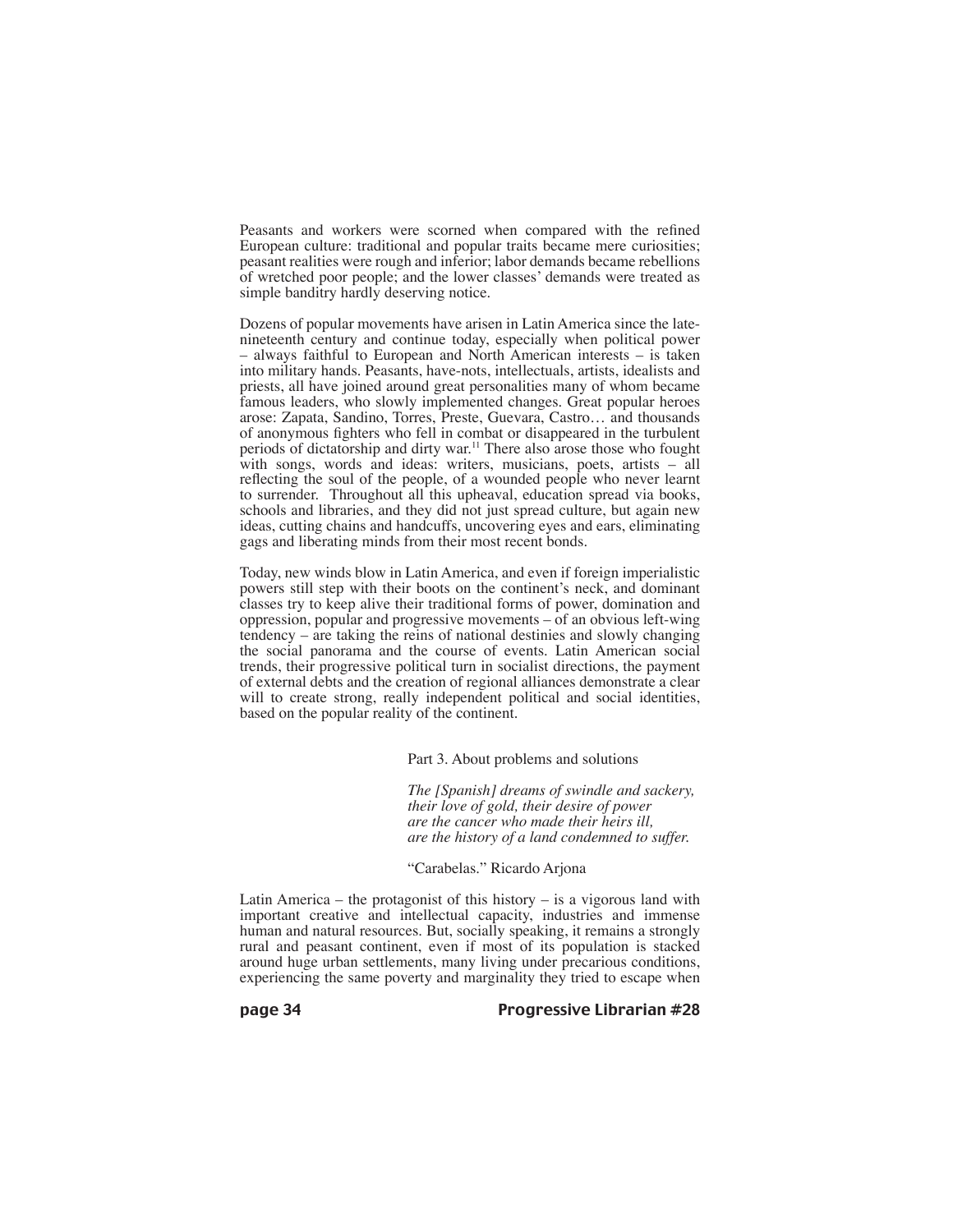they left their rural homelands. Latin American social reality is too complex to be described in a few lines, but, basically, cities teem with marginal populations barely surviving at alarming levels of poverty, and rural spaces are territories sparsely populated.

The problems of city and countryside are similar: cities are places of job shortages, social exclusion, lack of education and family planning, delinquency, addiction, identity loss and violence; rural areas suffer from sanitary problems, illiteracy, loss of local culture, poverty and malnutrition, labor exploitation, violation of rights and discrimination of minorities. The absence of literacy, education, labor formation, and legal and sanitary information programs are problems in both city and country, and are perhaps one of the main challenges for national governments. A new source of inequity in the form of information and communication technologies (ICT) is now widely spreading. In cities the digital divide is strongly felt in the face of a "knowledge and information society" that never stops its frantic race and that never waits for those left behind.

Can the book and the library contribute to solving problems arising from the timeless struggle for basic human needs and equally timeless yearning to fulfill human creative potential? But, of course! The question is – how?

Obviously, books and education alone cannot solve present hunger, but they are indispensable instruments if a nation expects to solve the future hunger of its people. In principle, they can also recover local identities that are vanishing, they can preserve the memory of destroyed minority cultures, and can record oral traditions that are being lost daily. They can provide two basic instruments for every community or people that wishes to thrive: reading and writing. They can inform about how to solve basic problems concerning health, nutrition and environment, or how to defend rights and assume responsibilities. They can support basic and higher education, and provide instruments for the creation of small industries and work skills. They can offer opportunities for development that most people have not experienced in five centuries of history. They can especially continue cutting chains and liberating minds. They are not a miraculous cure for all human problems, but they are an essential element in the cure – if they are correctly used, if their use is guided by the spirit of social responsibility. 12

The social responsibilities of librarians are precisely based on this "correct use". The explosive development of library and information sciences, of books and of ICTs on an international level has demonstrated that human beings can manage their knowledge in a tremendously efficient way, obtaining great benefits. But, for several reasons, many of these benefits have not been reaped in the "developing" countries.

Why? Probably, because of the absence of "correct use."

First, the distribution of resources and goods in Latin America is terribly unequal. Second, it is common to import, from "advanced" or "developed"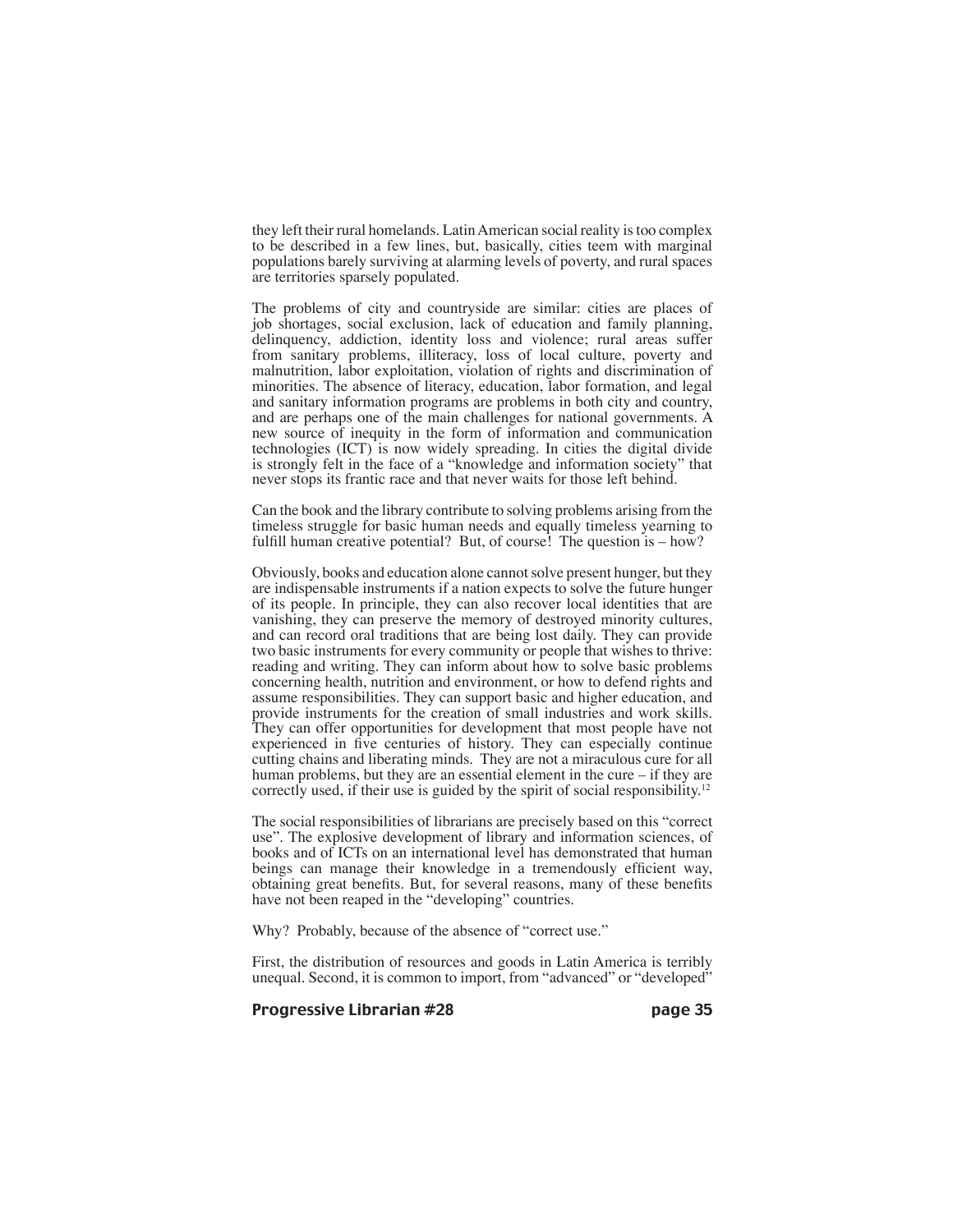countries, tools and work models that never fit the needs and features of the final users. And it is, of course, just as common that these strange imports are refused by the recipients. And third, the very idea of social responsibility within librarianship is not fully developed yet, even if there are, everywhere, examples of social responsibility that are almost heroic.

As evidence of the underdeveloped state of social responsibility as a central component of librarianship, LIS education – with rare exceptions – deals very poorly with popular and social aspects of libraries within society. This is not only a shortcoming just in Latin America, but here there is some urgency for every region to address social needs and, therefore, its absence within librarianship is more striking. LIS education does not even show an awareness of what we in Latin America call "trench" libraries – rural, popular, community libraries that are cared for by professionals who feel (and sometimes actually are) isolated, and who bravely struggle to complete or continue their education, and to provide, with almost nonexistent resources, services that address the imperative needs of their communities.

#### Part 4. Where brilliance is brightest, the shadows are deepest

*In my country, yearly, 5000 children take flight like little angels, with their wings over the good airs... They have the good luck and the quietness of ignoring everything.. Maybe God stole these souls for keeping them as good beings.*

# "Mensajes del alma" León Gieco

Latin America is a world full of light and brilliance. But, in keeping with a very simple physical law, everything in this world having a bright side also has a shadow. And shadows, in this continent, can be terrible, and make up the daily world of librarians "in the trenches." Babies and children die in the cold of Susques (Jujuy, in northwest Argentina), a little village where 35% of children die before reaching 5 years of life. This is not an isolated problem happening just in this little Andean village. It also happens in other spots in Latin America. It happens in the whole continent.

Susques is one of the thousand places in Latin America where children have to travel from six to eight hours, riding a mule or walking, to reach the nearest school and attend classes. In order to provide an effective and realistic educational service in areas such as this, schools usually become places where children live, sleep and eat a great part of the year. But, due to the lack of resources, most of schools are forced to close their doors during the hard winters. Some of them cannot afford the gas, oil or firewood for their stoves. The luckiest ones can take care of all the children almost the entire year. But they are a minority. Even when such hardships are overcome, a high number of children from 8 to 12 years old have to forget classes and start working to help their families survive. Children gather

#### page 36 Progressive Librarian #28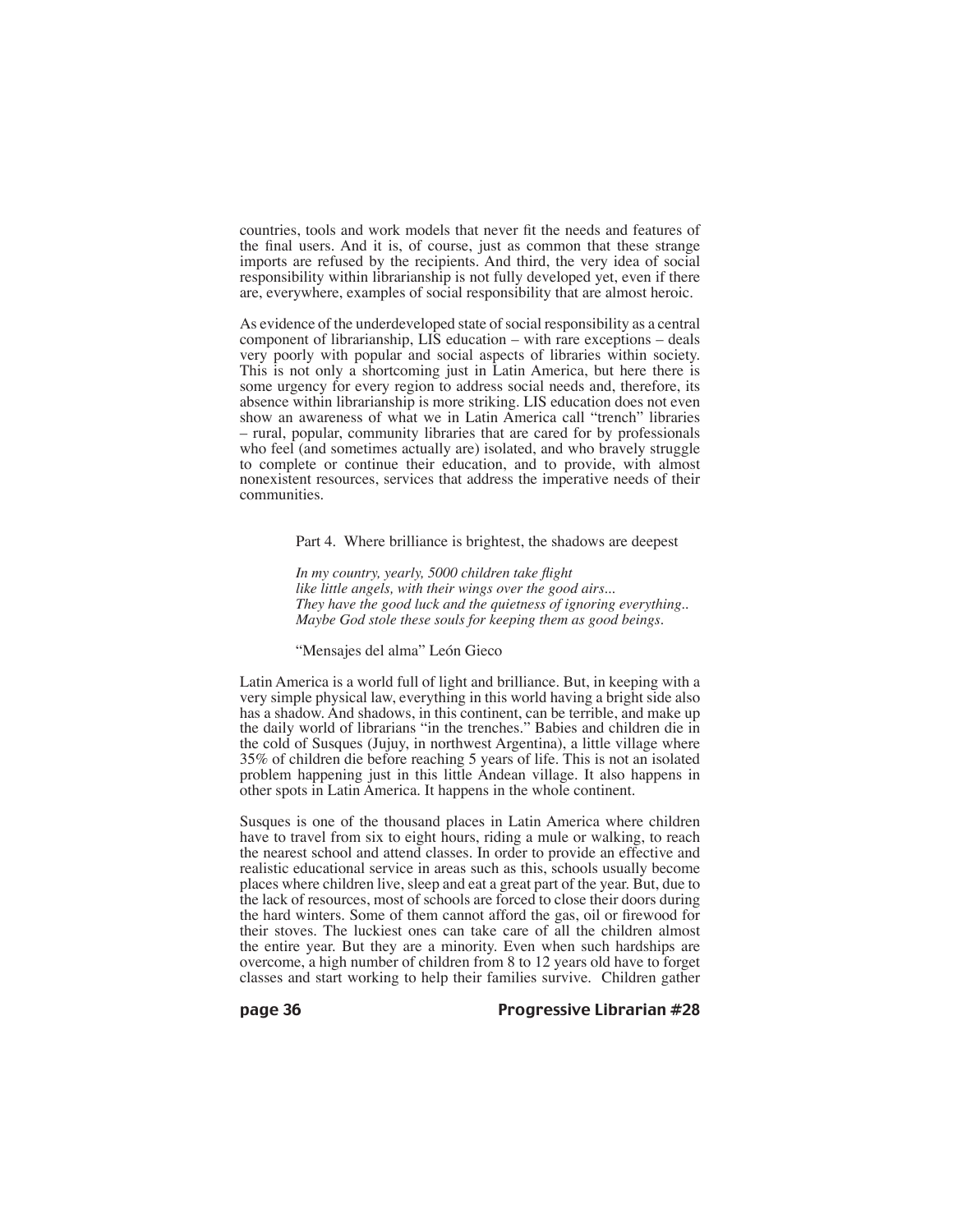crops in the fields or take care of flocks when – in other parts of the world – others of their same age are studying.

In Misiones, in Tucuman, children still die of starvation, as well as in a good number of other important Argentinean provinces, and in places, large and small, all throughout the continent. Here and there, newspapers reflect this reality, but sensationalistic waves in print are easily forgotten or avoided, as people prefer not to know (or to forget) this unpleasant news. Children suffer hunger as well as old people. An old Qom woman from Chaco (in northeast Argentina) declared during an interview several years ago, when asked what she ate: "I can't eat". And, showing her mouth, empty of teeth, she ended her sentence. "Even if I had teeth, I wouldn't be able to eat anything. National government stole our lands, so I can't grow and harvest my food."

Children also die because of diseases like dengue fever or cholera. In 2002, Analía, a three-year-old Qom girl, with lovely dark eyes and long black hair – a pretty, really pretty little girl – died in this author's arms, from simple diarrhea. Can it be imagined? She slowly lost all the water in her small body, and she died, literally dehydrated. Can this picture be imagined? The little child's life just vanishing between my hands, and I could not stop the process, a process which started when the parents didn't get the necessary information about what diarrhea is. Can it be just imagined? The little, beautiful girl closing her eyes forever, and one standing there, totally useless, just caressing her face and wondering what was happening there, thinking that it was a bloody nightmare and not a part of reality. Can it be imagined, a life going away between one's own arms? No, it's difficult, perhaps impossible, to imagine. People who speak of poverty and disease in Latin America (or wherever) should have this kind of experience. They would surely stop speaking and they would start acting.

After watching little Analía die in one's arms, the only thing a person can feel is hatred, rage and an infinite anger against this world... a world that didn't stop to tell Analía's parents that dehydration can be treated with water, salt and sugar, things that the family had in their kitchen. The author arrived too late, and Analía went away in his arms, smiling softly before flying to a sky where the star-women of her people's tales look down every night, crying in front of these terrible facts.

"Campesinos" are killed in Latin America, here and there, and their lands are stolen by rich people, and nobody says a word, because those who speak might finish their days with a bullet in the head, sleeping somewhere under two feet of Latin American soil. The author of this essay has been openly menaced by political activists for teaching "indians" to read (so they can read their rights, the unfair contracts, the newspapers, etc.). His life (is this clearly understood? life, my life!) has been openly menaced with a gun, just for providing information and basic education. In Latin America (and in a lot of spots all around this world) people die for land, for money, for politics, for power. And nobody stops it. Nobody. Sometimes, things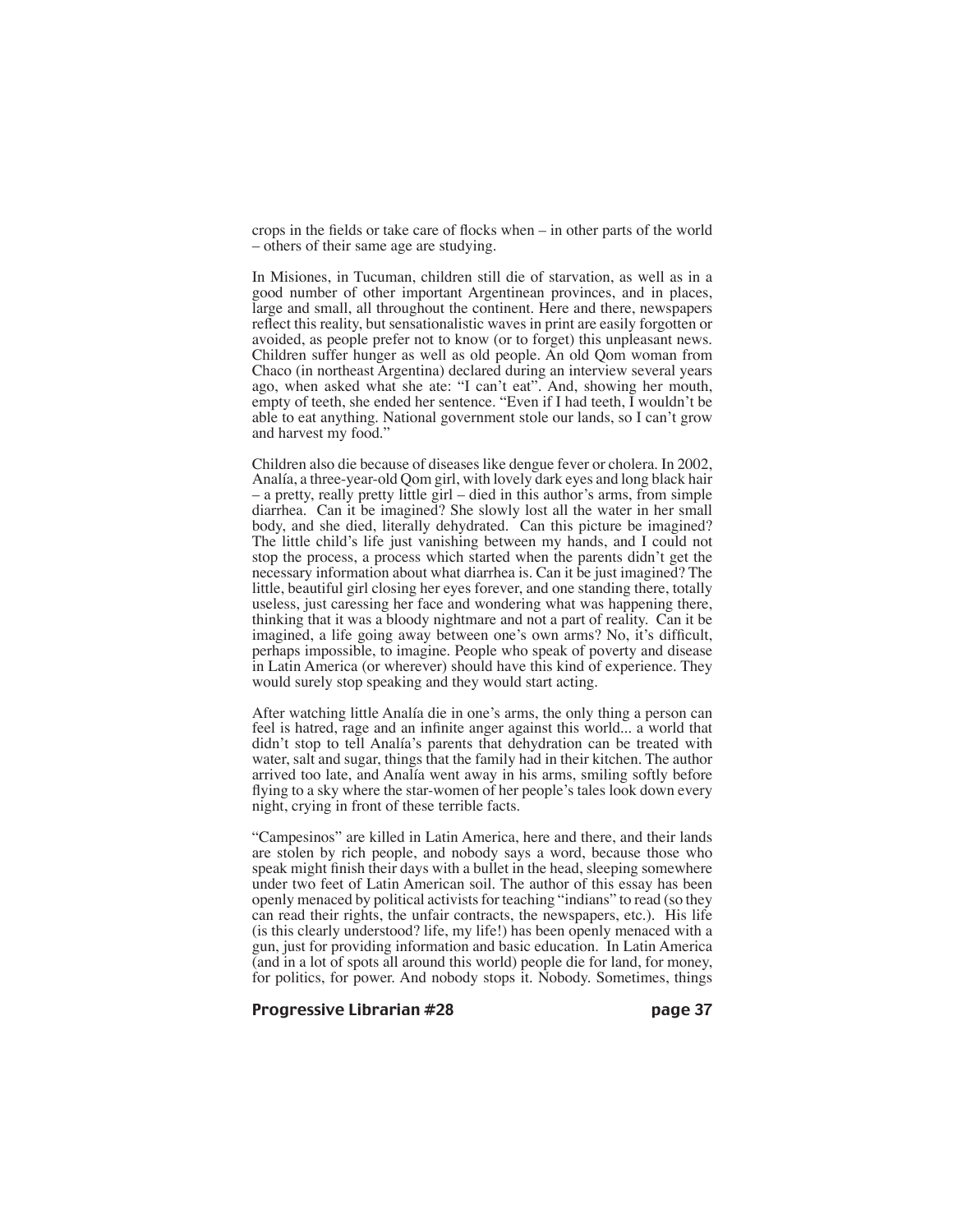are changed. But the reforms last just a couple of months, and then the whole thing is forgotten, newspapers and journalists stop speaking about it (excepting independent websites like Indymedia), and again and again things start going wrong... "Campesinos" go on dying, and landowners go on getting richer and richer... In my province of Argentina, in northern Cordoba, which is one of the biggest and most developed of the country, this problem of theft and death is terribly common, and a good number of people are struggling to avoid both. But people live constantly under menace. Some of them just vanish from this world, and nobody knows what happened to them.

In Patagonia, in southern Argentina, rich foreigners – like Mr. Bennetton – possess thousands of square miles of aboriginal lands. They extract oil from the sacred lands of Mapuche and Tewelche peoples, poisoning their waters, burning their air and their sky, killing their animals and plants. Indigenous activists who bravely fight against these violations – in totally democratic and legal ways – are jailed or silently murdered and forgotten. In Formosa province (in northeast Argentina), a wide area of rainforest belonging to native communities (Wichí, Nivaklé and Yofwaja) has been bought by an Australian company (for \$3.50 per square mile) to cut precious trees and sell the wood to rich Asians. In Chile, North American companies are extracting water from the mountains and drying up native communities. In Colombia, in Peru, in Ecuador, in Guatemala, in Mexico, in Panama, in Brazil, foreign companies are devastating local environments and economies, "campesinos" are still massacred, indigenous populations are persecuted... Perhaps everybody knows all these facts. They should. However, it seems that nobody moves a single finger to stop these abuses against basic human rights.

Children are used almost as slaves, even in Argentina. Women are used as sexual slaves, men are used as work slaves. The hands of a man, a woman or a child after gathering the cotton used for our T-shirts is an image that cannot be described or forgotten. I worked with the pickers of cotton for a year, in Chaco, in northeast Argentina. Cotton has thorns, and these thorns cut the hands if the white fibers are not taken very carefully. But when the boss pays 0.80 Argentinean pesos (around \$0.30) for every kilo of cotton (and a real mountain of cotton is needed to make a kilo), people don't mind about being careful: they need to hurry if they want to pick enough kilos, to make enough money to pay for food to eat that night. Young boys and women are preferred as workers in cotton fields, because their hands are little and they can take the cotton easily, without cutting their hands so badly. I have seen their hands covered by new and old scars, and my own have been cut by the cotton thorns as well. The pain felt, and the humiliation of being paid with such a little wage for such strenuous work, is nearly indescribable. It feels like slavery. There's not another word for it. But workers know that they cannot do anything else, at least if they want their families and themselves to have some dinner.

This humiliation and exploitation is experienced by people harvesting cotton, but workers cutting sugar cane, harvesting yerba mate, collecting

page 38 Progressive Librarian #28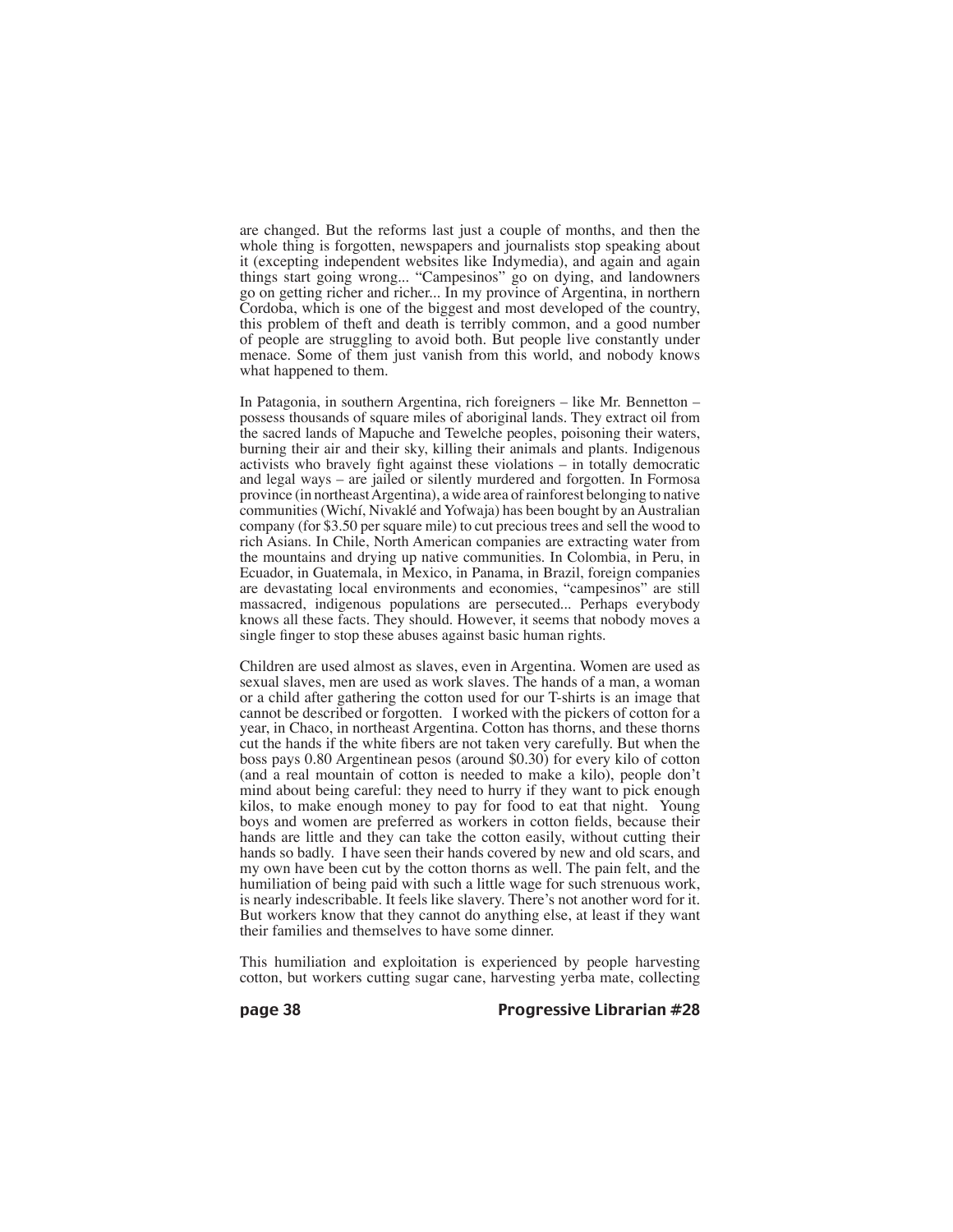apples and grapes, all experience it, as do people sewing cheap clothes in illegal factories, women selling their bodies in illegal bars... This happens everywhere.

All I describe is a part of the reality of this great continent, a part lived and witnessed by many, if not most, Latin Americans, myself included. This is our reality, a reality that is seen by foreigners in the safety of movie theaters, on living room televisions, or if experienced directly is known to be only temporary. A foreigner, after all, can get on an airplane and return to the safety and comfort of home if the realities of Latin America become too difficult.

Maybe things cannot be fully understood if they are not lived or experienced in a direct, personal way. It's very difficult to understand a point-of-view or a problem if it's not felt inside one's bones, if the pain, the rage, the shame and the humiliation are not lived, if they seem to be so far, far away. As an Argentinean song says, "ningún dolor se siente mientras le toque al vecino" ("pain is not felt if it hits our neighbor").

Maybe these words seem like a cruel form of presenting problems and reality. But if human beings continue using euphemisms, metaphors and indirect ways of speaking about urgent and painful problems, we will never realize that they are actually urgent, that there are people suffering, that a solution is needed. The first step in knowing about a problem is identifying it, knowing it, facing it in a direct way, naming it with all the letters of the word: murder, slavery, misery, poverty, starvation, hunger... These images of pain must work as an alarm clock inside the mind of the sleeping ones. These images must help the sleeping to awake, to notice the situation, to realize that a great deal of help is needed, that positions must be taken in a proper – but fast – manner. If human beings go on looking in the opposite direction when they see bad things instead of facing them, they will never exorcize their ghosts, they will never fight against their fears, they will never be able to overcome challenges. And they'll never be able to help.

Social responsibility needs to be based on realistic information, because realistic solutions must be provided, realistic policies must be designed and implemented. There's no other useful way. Tears will be cried and rage will be howled. But, from these broken mirrors of an artificial reality, from these labyrinths of information and words, a useful, practical work can be organized. Not words. Just action.

> Part 5. Enter the foreigner – Welcome comrade, or arrogant do-gooder?

*At the risk of seeming ridiculous, let me say that the true revolutionary is guided by a great feeling of love.*

Ernesto "Che" Guevara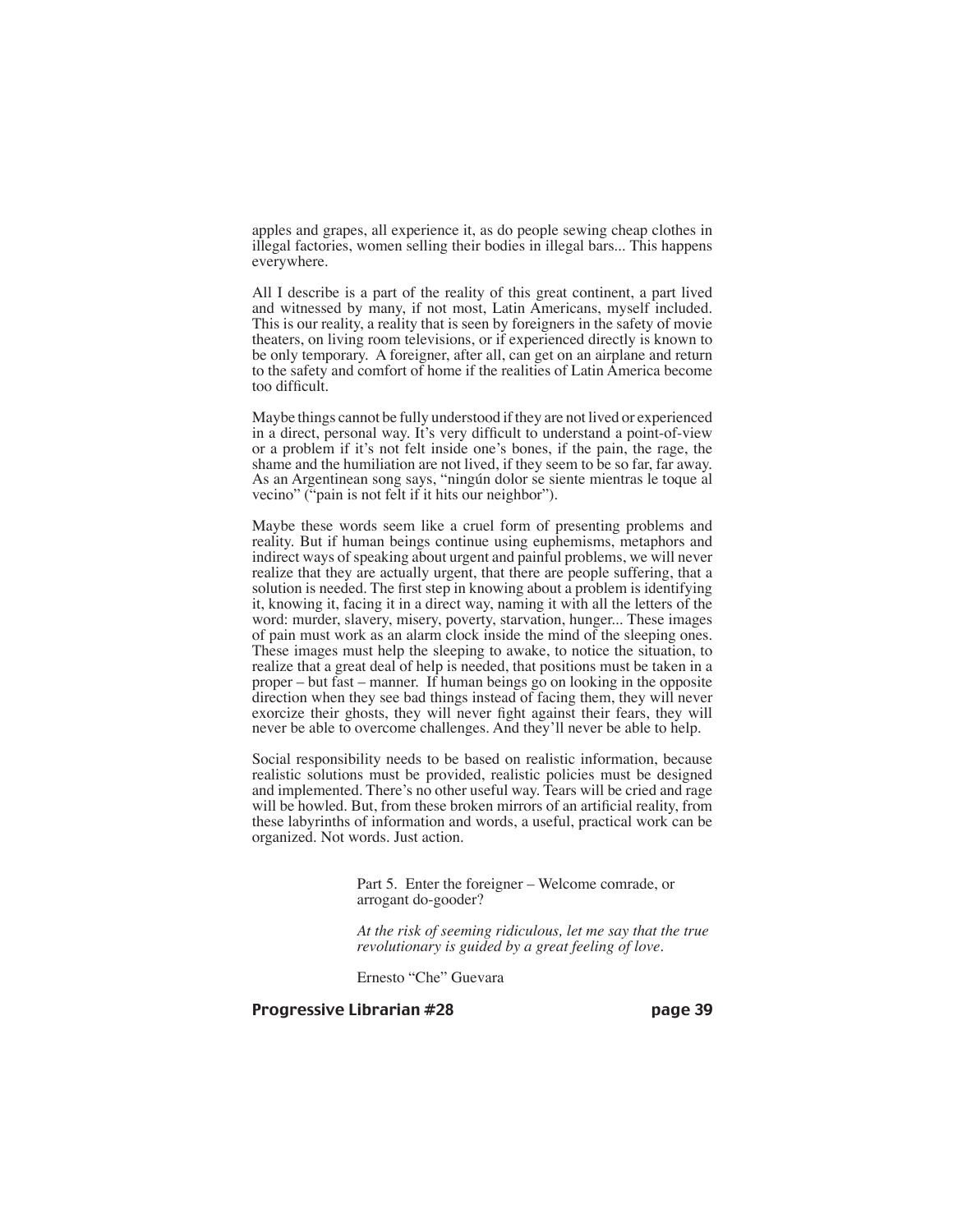A large number of foreign organizations and individuals develop professional activities in Latin America. Generally speaking, the presence of these groups in the countries of the continent can be considered as a useful benefit for both sides, considering the magnitude of the tasks developed, the importance of the skills taught, the valuable information transmitted, the know-how implemented in practical actions, and the excellent outcomes obtained in a daily basis, at a regional level.

The international presence in Latin America includes Spanish governmental organizations collaborating in the recovery of material cultural heritage, French and Canadian professors providing educational instruments, USA and German engineers facilitating information literacy and tools for telecommunications, Australian and Asian technicians implementing plans for sustainable management of natural resources, and a long list of individuals and institutions investigating ways to apply their knowledge in the improvement of life conditions for the huge Latin American human mosaic.<sup>14</sup>

The "dark side" of the foreign presence is represented by the actions of multinational companies and others, which exploit (or even loot) the natural and human resources of the region in a totally irresponsible way – usually protected by national governments, which don't care very much about environmental and social impacts as long as they get a share of the profits.

A special situation – more linked to the human arena than to the economic one – are the religious missions arriving from Europe and North America, a phenomenon which has greatly increased in recent decades. Even if their work cannot always be criticized (Franciscan and Anabaptist missions in northern Argentina are doing a very good work in indigenous communities), some of these religious volunteers have become instruments of blind cultural change and massive conversion, collecting lambs for increasing their flocks.

Between the two ends of this range – the excellent works and the deplorable actions – are foreign professionals, students and workers who visit Latin America to have contact with a different reality: to have an "experience" in a "developing" country. They are usually motivated by a sincere wish to help and collaborate. As individuals, or organized in groups or NGOs, these professionals (among them, a good number of librarians) try to link themselves to the host societies, to become a part of regional structures, to recognize problems and to use their knowledge and resources to pursue, at least, partial solutions. Sometimes the results of such activities are positive and useful, and even successful, but in a high number of cases, their interventions are self-defeating: the expected or desired outcomes are not obtained, and the actions produce discomfort – and even rage – among the final recipients of their aid. Discomfort and rage arising from foreigners' unexamined, sometimes unconscious, sense of superiority, from their mindlessness of the need to close one ear in order to listen.

page 40 Progressive Librarian #28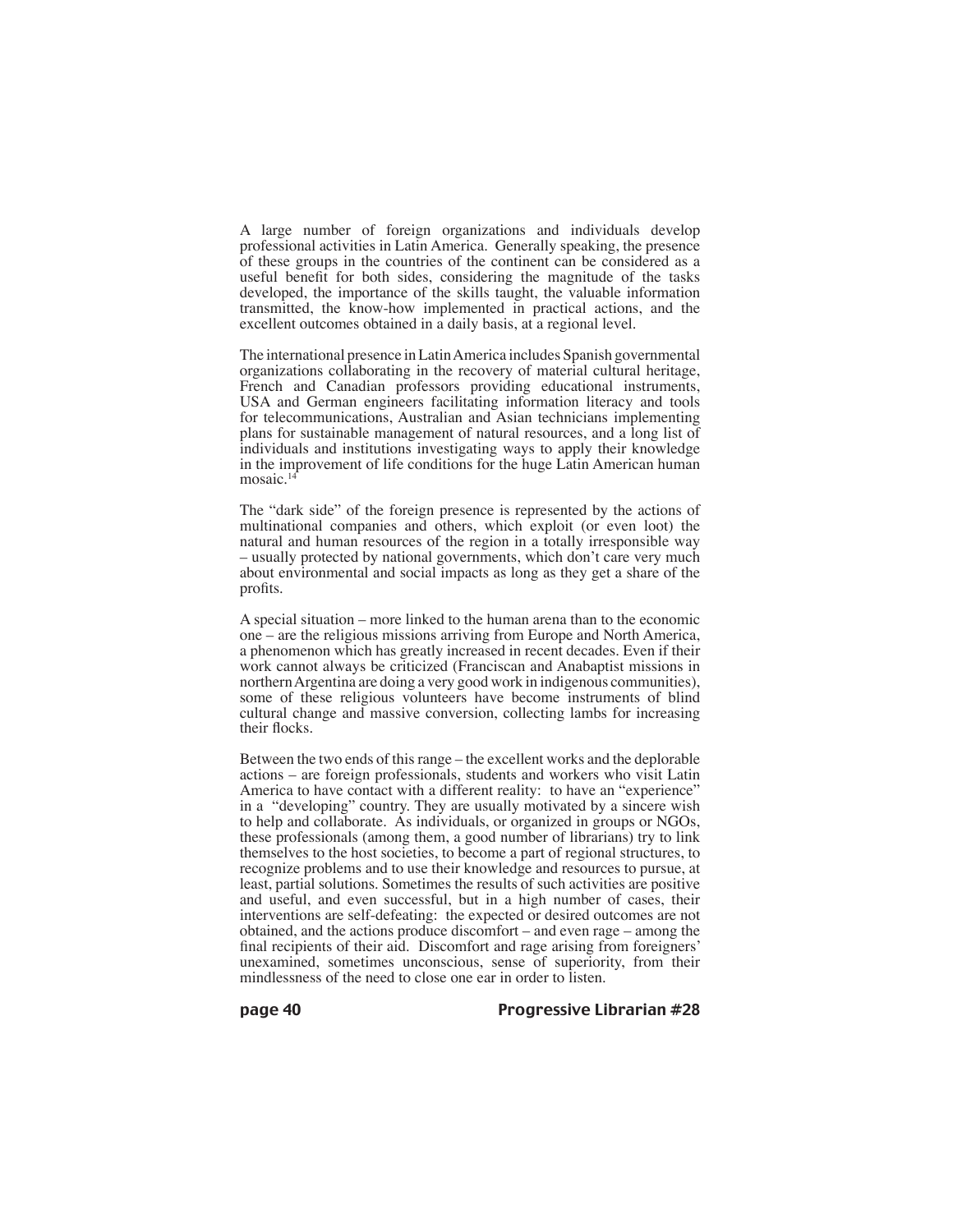What follows is a short ensemble of general suggestions provided to orient professionals who hope to work in Latin American societies, in a manner respectful of the cultures within which the foreigner is a guest. These suggestions are based on observations within large organizations, as well as in the experiences and opinions of local people who have witnessed the negative behavior of many foreign visitors. These suggestions are intended to facilitate the contact with societies in the continent, in order to improve relationships and to help in the implementation of programs rooted in a true spirit of solidarity, social responsibility, and an open-minded framework.

1. *Avoid comparisons.* Social, economic and political differences between Latin America and other regions of the world are evident, and might be extreme in several aspects. It is highly recommended that the foreign visitor accept, from the very beginning, that the continent is a new world, with new rules and customs with which to become familiar, and features that should be known, accepted and respected. Many visitors think nothing of making and openly expressing comparisons between their own countries and the place they are visiting: "In my country we don't have this poverty..." "The city where I live is cleaner and more modern than yours." "In my library we have high-speed Internet connection... How can you live without it? Such comparisons usually put the local population in a negative light, and are not only unhelpful, meaningless actually – even if they are true – but they generate distances, divides and walls that undermine building the solidarity necessary for cooperative projects. Such comparisons do not bring about substantial change or advancement.

As comparative information of this sort is completely useless, its expression should be avoided. Comparisons can be made and expressed in other, respectful ways: "How do you develop this service in the library, working with low-speed Internet? In my country we work with  $X$  and  $Y$ ... Maybe with some of these tools and techniques used in my country we could improve your work, if you consider it possible..." This is a good example of positive comparisons, where help is offered and valuable information is provided, and a respectful non-condescending relationship between professional colleagues is developed.

2. *Accept the local culture.* Latin American customs and regional cultural traits are the fruit of centuries of evolution, adaptation, development and community life. It's necessary to recognize and to know this culture, to adapt and become a part of it, to explore it and to enjoy it. Even if a lot of features look funny or ridiculous to visitors, they should be respected like natural and proper facts. By understanding culture, problems can be understood as well, from a broad and open-minded perspective. And, if people visiting Latin America want to help they must make efforts to become deeply familiar with the culture. Questions like "Why do you eat this?" "Why do you do that?" "You call this noise ʻmusic'?" "Why do people have 5 children when they are 23?" "Don't you think that your behavior is silly?" are completely useless: they show a close-minded person asking for answers that cannot be provided, because it's very difficult to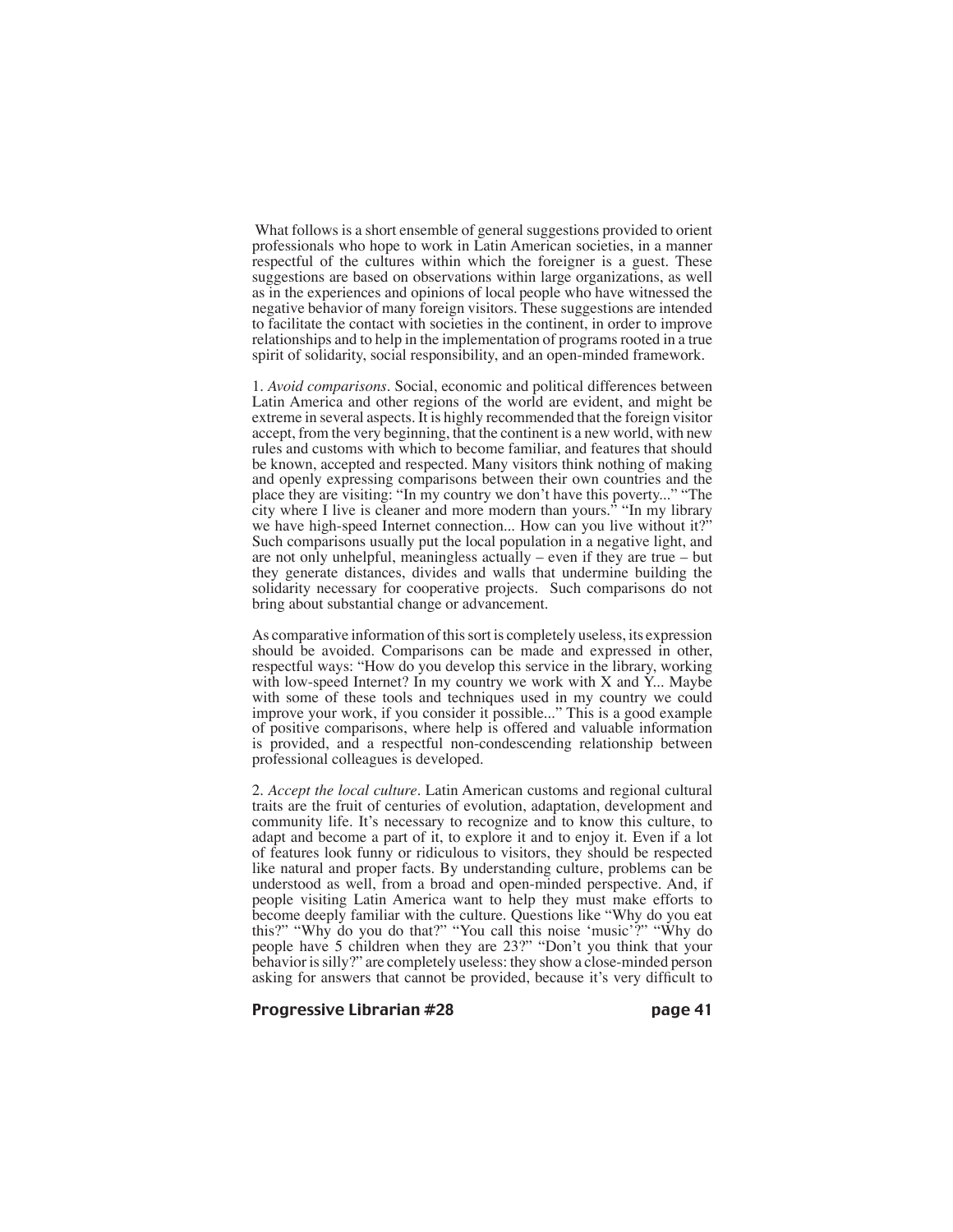explain every aspect of one's own culture (and the visitor will not accept the answer anyway). Facts that seem incredible or curious can be remarked upon in a friendly manner, and they'll surely be explained and shared.

An important point is the knowledge of the local language (Spanish or Portuguese, and even Guarani, Quechua, Aymara and other regional – and widely extended – idioms). Maybe English or French (or even German) seem "international" languages to their speakers. But this is an arrogant point-of-view: after a couple of days walking the streets of the biggest cities of Latin America, a visitor will understand that this "rule" doesn't work in the continent. In difficult or isolated areas, just local dialects of Spanish are spoken, or native languages. So, a good advice is to have a good command on these idioms. Don't expect to have translators: visitors' daily life cannot depend on the help of a translating person. This can be of help in working areas, but not in normal, common activities. Knowledge of the language is indispensable in establishing relationships with people, and in understanding the local culture, as such knowledge demonstrates clearly the extent to which the intentions of visitors are to truly help.

A knowledge of and participation in the hosts' culture allows a visitor to create and reinforce links with the local population, enriching one's perspectives, broadening and deepening one's life-style, and providing valuable information about regional conditions, points-of-view, needs and beliefs. Qualitative research techniques like "participant observation," "life stories" or "action-research" strongly encourage researchers to become deeply linked with communities and people.

3. *Visitors are not saviors.* Even if some professionals working in Latin America are providing essential education and information, useful for the solution of urgent problems, they shouldn't act like "saviors" or "heroes." This, unfortunately, is a very common attitude in some foreigner visitors. Often a person who, in their own community in their own country, couldn't make any changes believes, merely because they are a "developed" person in an "undeveloped" country, that they have greater influence and more important ideas than they actually do. Even if sometimes they might think the contrary (either consciously or subconsciously), Latin American is not a continent of savage, underdeveloped people: it's just a land that lacks widespread access to many technological and infrastructural advances or has been neglected because of historic processes, corrupt governments, mismanagement, or social problems. The old image of "third world" countries should be erased from visitors' minds, at least if they expect to work in true solidarity and friendship with local collaborators.

4. *Avoid hypocrisy*. The same people who condemn Latin American sexual behaviors as "disordered habits" are the ones who enjoy orgies with local wo/men (Cuban, Brazilian, Colombian or Argentinean examples are well-known). The same people who condemn drugs are the first looking for spirits and exotic herbs. The same people who speak against racism and discrimination are the ones who don't want to travel in cheap buses

page 42 Progressive Librarian #28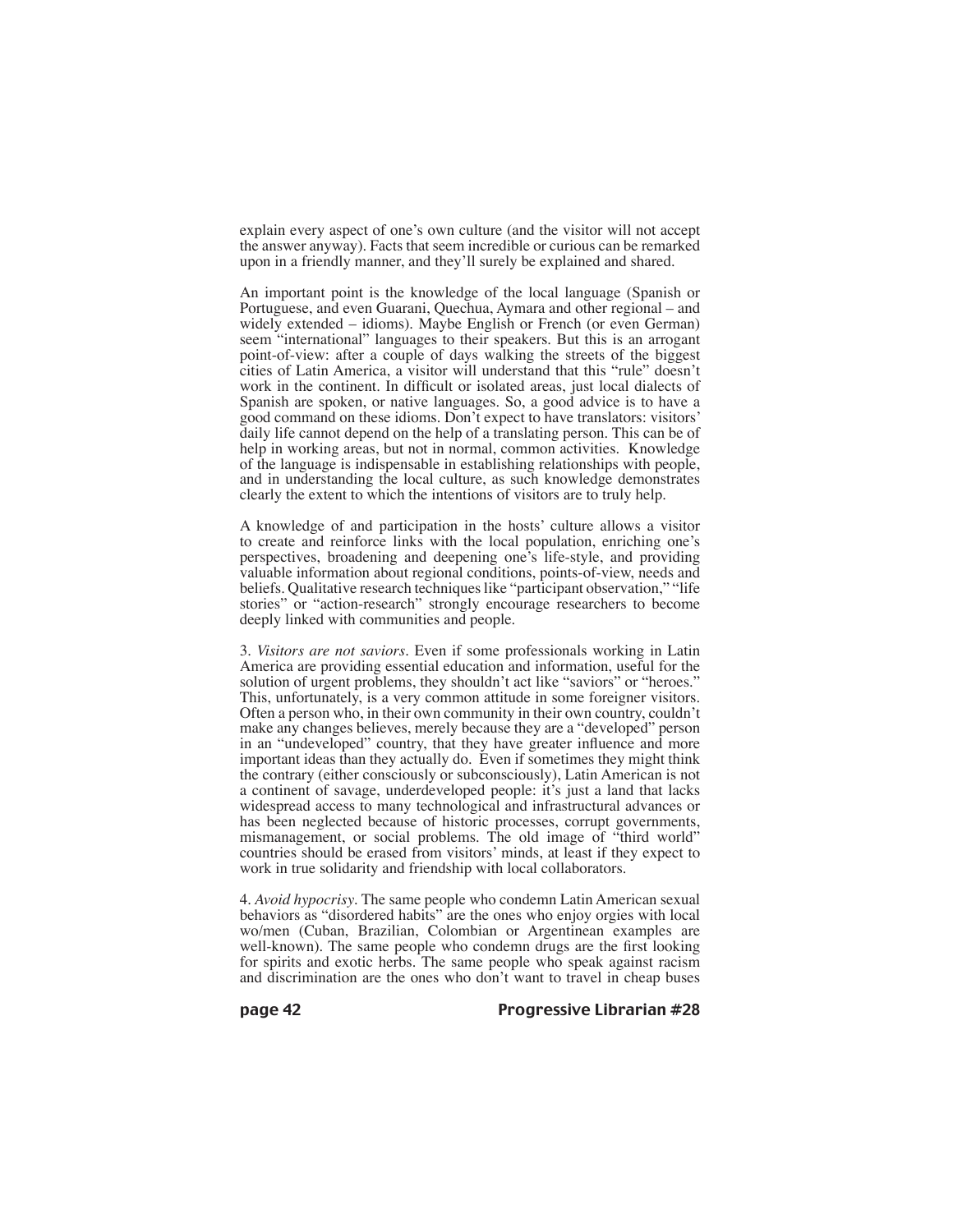because of "the smell of the people." The same people who speak about the value of culture are the same who leave a country without knowing the name of its best writer, singer or artist. The same visitor who speak about their perfect societies – high wages, ordered structures, perfect lives, technology, resources, high education, high-quality and high-level things in a highly-developed country – are the same who confess that they would love to stay forever in Latin America (and sometimes do it). It's better to keep an intelligent silence in order to avoid disgusting situations.

Most visitors who travel to Latin America hoping to engage in projects that become expressions of their social responsibility find thousands of opportunities for working and helping. They learn to give the best of their knowledge in a manner of human solidarity and respect, obtaining, in return, a huge amount of information and experience from local professionals, collaborators and the general population. As a result of this process, both sides win. But a good number of foreign travelers seem to believe that, because they come from wealthy and powerful nations, they are ʻsuperiors." This arrogant attitude is openly rejected by Latin Americans, and creates a sad stereotype of the "new conqueror."

Latin Americans are a friendly, warm, passionate people, who always open the doors of their homes to strangers with a smile. Those who have understood this fact have fallen in love with this marvelous land (as a matter of fact, a lot of them remain in Latin American countries, getting married and creating families there). Maybe the best way of understanding a people is to fall in love with them. Even if it sounds funny, utopian or romantic, from a love-perspective, a deeper understanding of persons and situations can be gained, and a greater, more sincere, willingly helpful and collaborative relationship can sometimes grow from love.

And, anyway...what's solidarity, but love?

Part 6. Social responsibility

*One percent [of the country] want to change all this, nine percent have the power. Of the rest, the fifty percent just eat, and the rest just die without even knowing why.*

#### "Los Salieris de Charly" León Gieco

The actualization of social responsibility by librarians (in Latin America as well as in the rest of the world) neither starts nor finishes with the expression of magnificent opinions, in writing long papers (like this one), or in attending international meetings and conferences on rights and duties in the "Knowledge Society." These activities are a good start and might help, in the long run, to clarify ideas or arouse desires, but they are really not more than an infinite collection of words, sounding and sounding, while across the planet, pain goes on.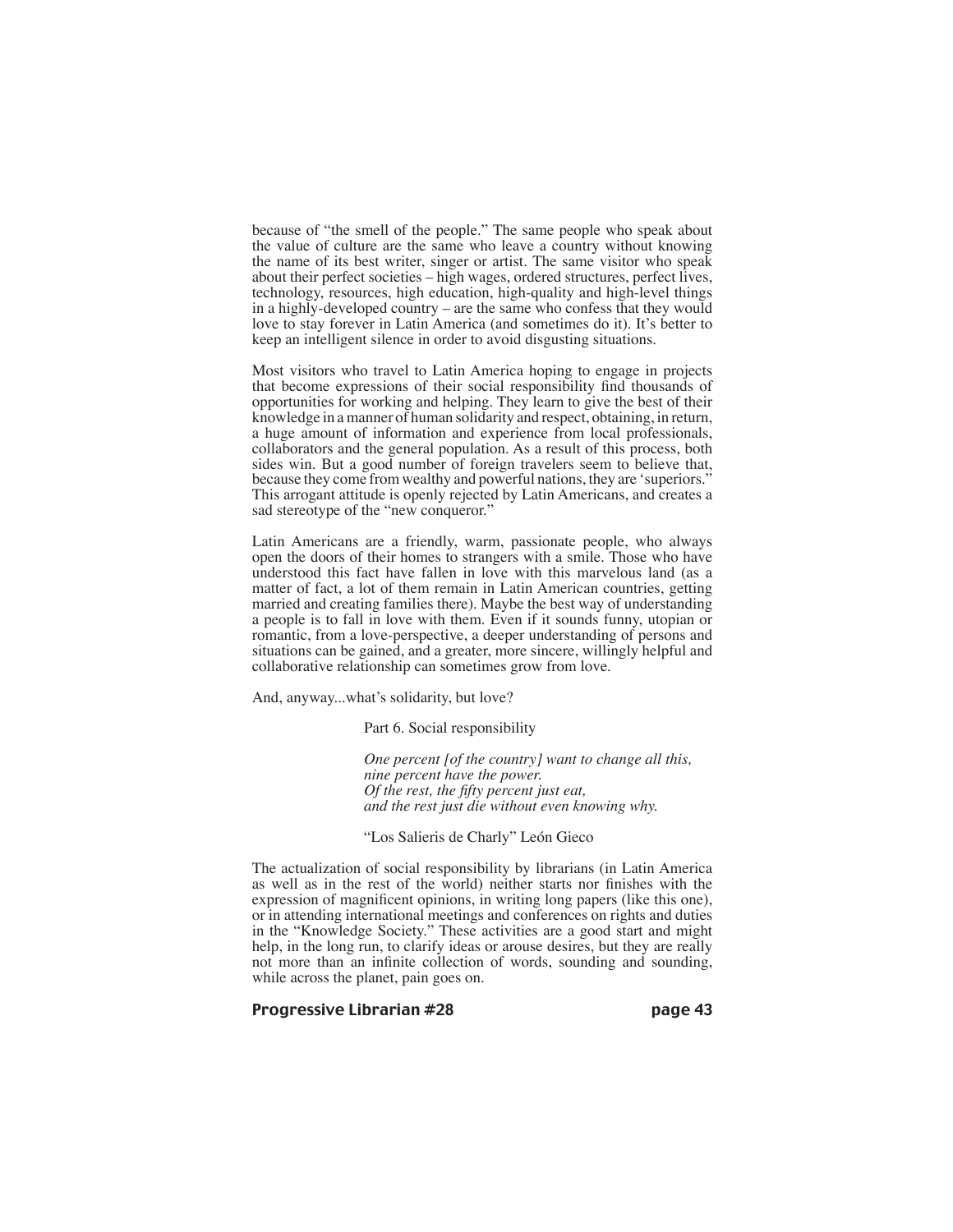Social responsibility does not mean the investment of great amounts of money and technology in countries that do not have much of either. This sort of "goodwill" normally serves to clean the conscience (and the closets) of the powerful, a convenient dispensation for feelings of guilt. Goodwill and charity, in reality, often change the situations of recipients only slightly, or not at all, or even negatively. It is like building a luxury skyscraper for homeless people... on a swamp. The building is beautiful and expensive, indeed, and the ones who funded it want to be photographed stretching their hands in front of it, but... everybody knows the structure's fate when the pompous speeches, applauses, toasts and welcomes of inauguration are finished.

From the point of view of any country – but especially of Latin American nations – the assumption of social responsibilities implies selfdetermination, the taking of decisions into a nation's own hands, without waiting for foreign "gurus" who tell us what to do and how to act. For, usually, these brilliant minds – in spite of their good intentions – know only their own ideas of our reality, and base their plans and projects in some theoretical knowledge learned in comfortable classrooms in comfortable universities, far, far away from problems. And such theoretical knowledge does not get along very well with reality.

Social responsibility starts by recognizing that our work starts at home. Each professional has an ethical duty within society, wherever he or she works, wherever they want to help. Foreign help, theories, long articles and good ideas are useful for collaboration, but the real point of departure must be the acknowledgement of one fundamental obligation of every professional: namely to recognize and feel that each one of us must work in our own community, our own region, country, and culture and with our own people. And we must feel that change – each little, tiny change – is possible, and that this possibility is in our hands.

From this point of departure, it is necessary to get immersed in the problems of the people with whom and for whom we work, to know these people, their needs, and their expectations and desires for the future. What are their reasons and their possibilities, and which is the best way for them... according to their own understanding? This work is not about becoming heroes with great answers and salvations – the missionary approach will be refused or will fail. This is about forgetting catechisms and statistics, it is about learning the human side of the story. This is about using methods like participant observation, action-research, thick description and life stories, and forgetting the number-crunching. This is about blending oneself with the problem, feeling it on one's own skin, inside one's own bones. And then, it is about giving solutions from a grassroots development perspective: what do these people need? what do they want to do? what future do they want to build? how can I help them to achieve it? What expertise do I have that they can use in whatever fashion they think best?

And the solutions? They will never change the entire reality. They will change little parts, pieces, fragments... And that will already be a miracle.

page 44 Progressive Librarian #28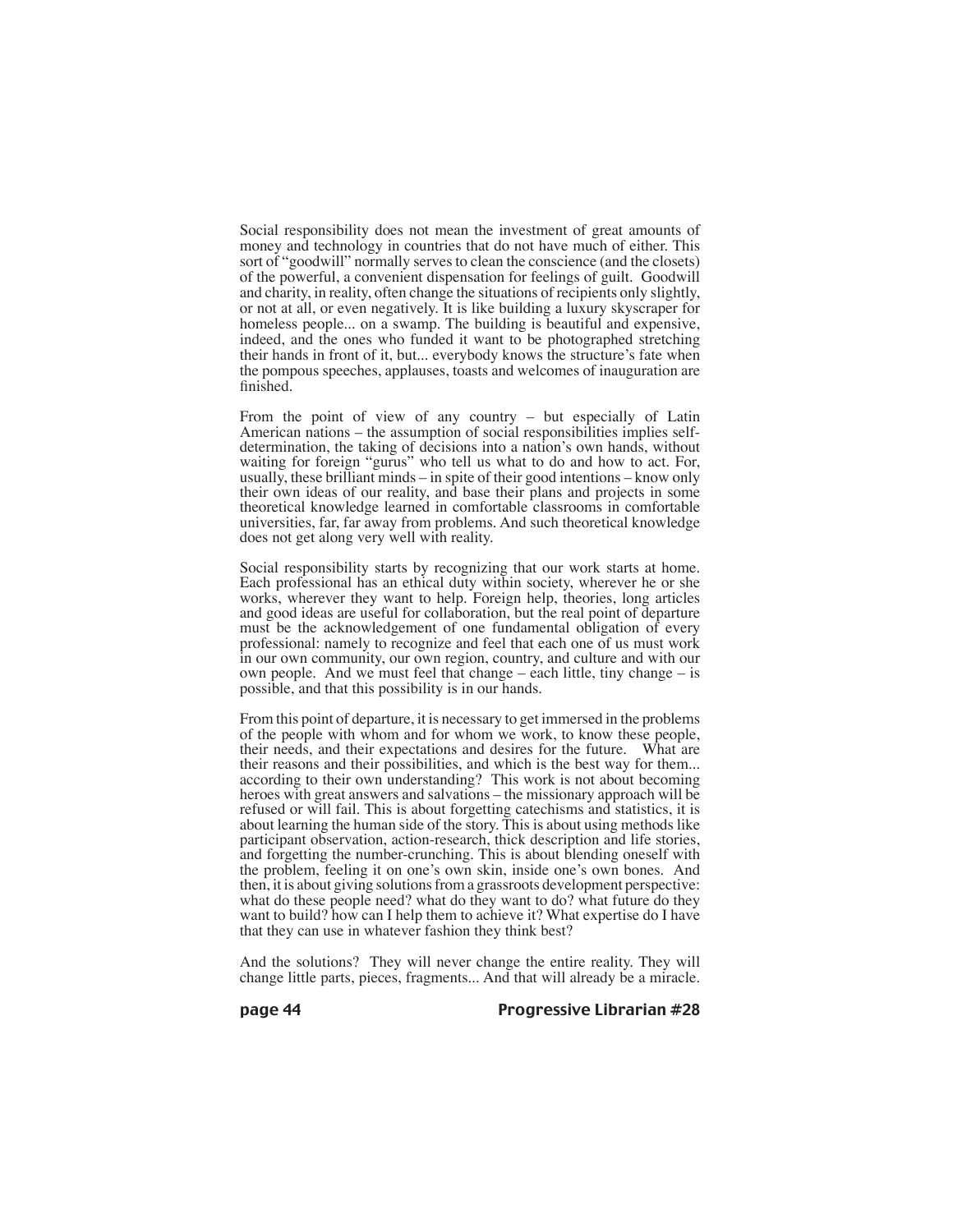It is useful to accept this idea from the beginning: great solutions do not exist, they do not work... A historic reality cannot be modified in a few months. Maybe not even in years. The problem is placed in the very origin of the history of these peoples, in their foundations. And, unfortunately, it is impossible to change foundations quickly without destroying the entire building.

Solutions must be patient and constructive. The task of the professional is to provide the community with the tools they need; it is about teaching them how to use these tools (and here is the "correct use") according to their values, necessities, background and ideas; and it is about accompanying the users of the tools provided on their path toward development, so the given instruments will be able to work properly and reap benefits. Then, it is just about helping in a soft, friendly way. It can be a work of years, but this is the only way of making it work, of changing something, of making the real difference. Thousands of little experiences all over Latin America confirm this idea.

And foreign help should also assume other forms: to support specific projects, especially those of grassroots development; to send work groups interested in getting involved – in a personal way, in the field – with real proposals; or to provide academic, technological or ideological solidarity to help with popular initiatives. Funding is not always useful: money imitates happiness very well... but it does not make it. In the long run, funds vanish and the problem survives. Money is not a satisfactory solution. Donations either: they look like charity (sometimes that's what they are) when they are not realized in a definite way, to an specific situation. Even if sometimes funding can work, external help must be respectful, realistic and a sign of solidarity... or not exist.

Part 7. A kind of conclusion

*Do not stay motionless in the border of the road. Do not freeze gladness, do not love without passion. Do not save yourself now; never save yourself. Do not fill yourself with quietness. Do not reserve a quiet corner of the world for you. Do not close your eyes, heavy as judgments.*

#### "Entre estatuas" Mario Benedetti

Every word said about the social responsibility of librarians (or any other professional) are beautiful, but if they are not based in a sound knowledge on situation at hand, and linked with practice, they are totally meaningless and, therefore, useless beyond their emotive or spiritual intention. Progressive and leftwing ideas have good objectives, but they are better fulfilled with facts instead of words, and especially, with a true open mind, which can go further than simple talk, and get involved in the real action.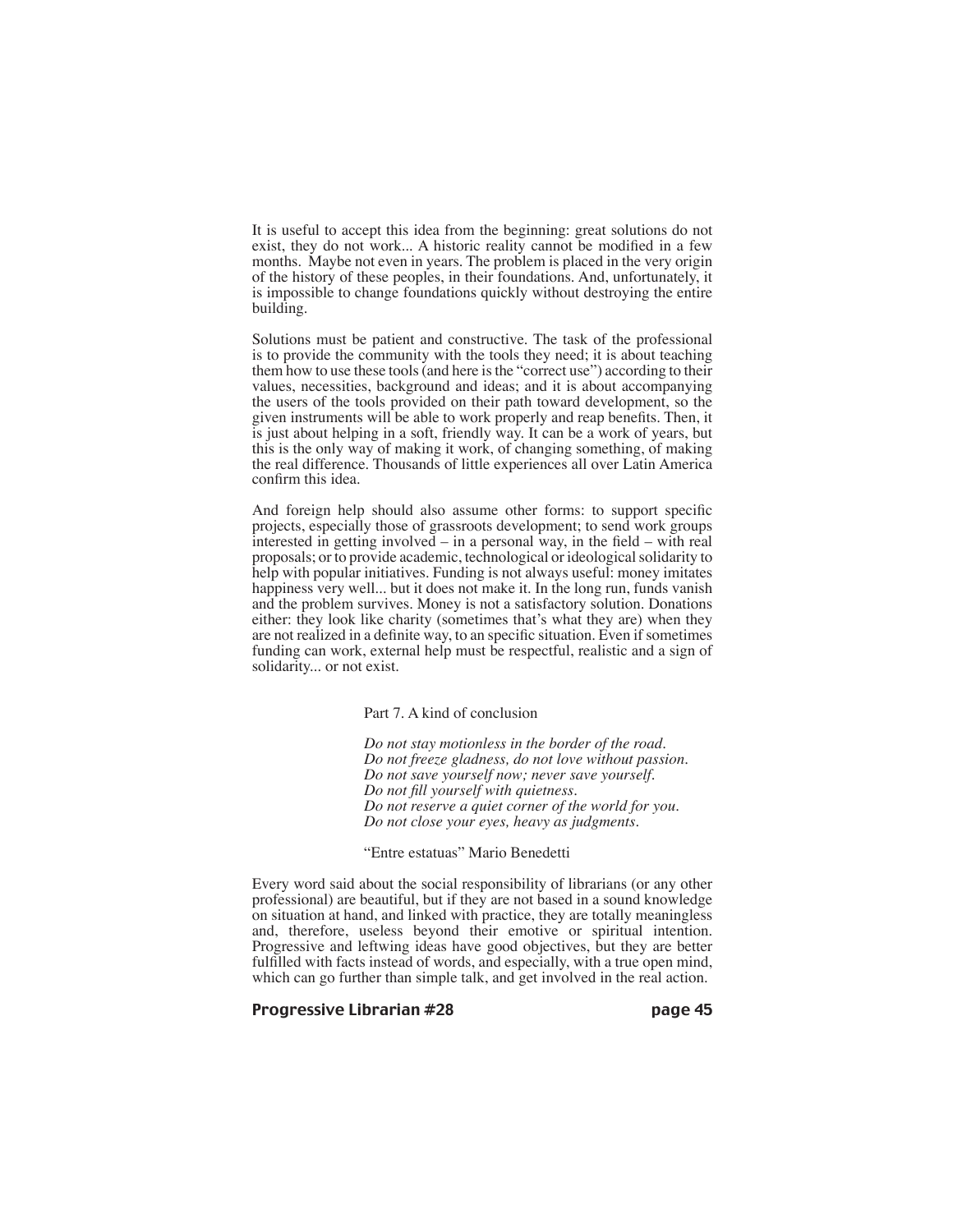There is a lot to do, and it is not so difficult. Just let's do it. The proposal is hard and complicated: we'll probably be involved in painful and unpleasant social situations; we'll witness sadness and problems; maybe we'll travel miles and miles with no other help but our own free will; we will have to change our beliefs, ideas and mental, ethical and social structures; and we'll have to learn again, completely, our profession, all the theories, methods and tools learnt in classes.

All this, for a change that perhaps will never arrive, for a result that maybe we'll never live to see. But we'll be improving our lives, our knowledge... We'll be growing as professionals and human beings... We'll be learning new things all the time... We'll be becoming new persons, good teachers, wise researchers... We'll witness how our hands become really useful.

We'll discover that our words can become hammers for smashing walls and for filling divides... We'll discover that our acts can clean waters dirtied by history...We'll understand that the real "weapons" in this "battle" are ideas and knowledge, and that they can shake our reality harder than bombs... And we´ll learn that the intelligent people are not those who keep a lot of information in their brain, but those who use this information in order to achieve the welfare of their society.

And, at least, we'll be supporting a people who has been struggling for a long time, who never forgets, who needs hands for raising again and for recognizing itself free and independent – for once in its history – of all the hands that have oppressed it for centuries. A people who dreamt and spilled its blood for this ever-delayed freedom. A people that still remembers these heroes who moved it with their ideals and their acts. A hectic and passionated people, who desires progress but who seldom finds the way or the doors opened. A people with projects that, like every human group, also fails and falls... A people who is a prisoner of its own history and its own reality, owner of a rich culture, of an ancestral heritage and of a lot of resources, those resources which have fed and are feeding the development of other countries.

It is worth the pain to try it. It is just necessary to give the first step and to stretch out the hand: a whole, huge continent needs it and waits for it.

#### *ENDNOTES*

1. My hand, your hand, his / her hand... our hands?

2. A CV of Edgardo Civallero can be found in www.thelogofalibrarian.blogspot.com.

3. Tupaq Amaru. Born José Gabriel Condorcanqui in 1740. He led one of the strongest and most famous insurrections of Andean indigenous peoples (1780-1) against the Spanish colonial power settled in the city of Cuzco (current Peru). He used the name of the last Inca emperor (Tupaq Amaru, meaning "royal serpent"). He was finally captured by Spaniards in 1783, and, after witnessing the torture and execution of his whole family in the "Plaza de Armas" (Central Square) of Cuzco, he was tortured himself by the traditional Spanish way

page 46 Progressive Librarian #28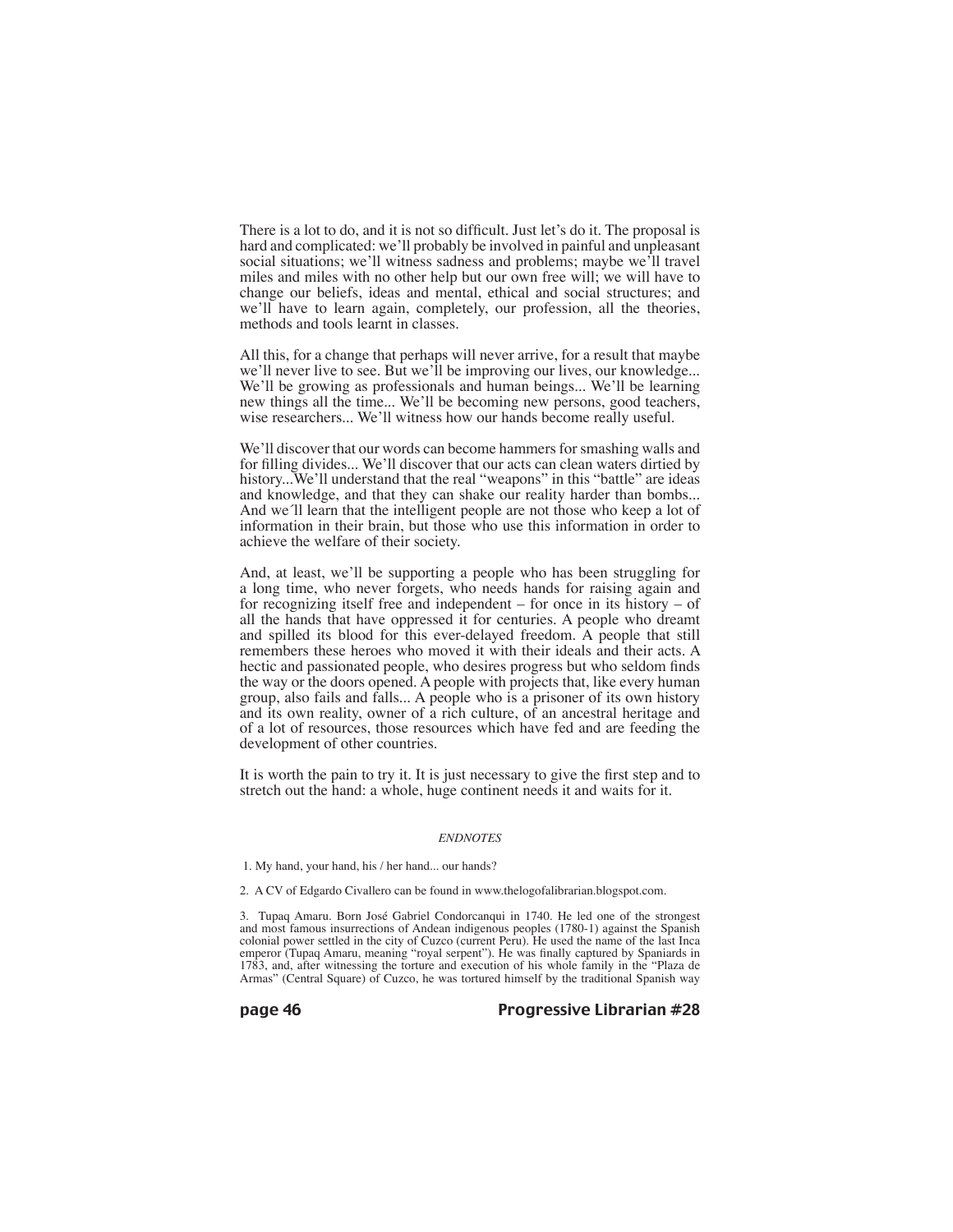of tying the arms and legs to four horses to be torn apart. He resisted it, and was decapitated, and his head and limbs were sent to the four corners of the old Inca Empire, as a warning for future rebels. His name was used in the 70's by the famous Uruguayan rebel movement "Tupamaros."

4. The complete translated text of the song is the following:

My feathered brothers saw them arriving from the sea. They were the bearded Gods announced by prophecies. The voice of the monarch was heard, saying that Gods had arrived, and we opened all our doors, with fear to ignored things. They came riding beasts, like demons of the Evil. They came with fire in their hands, and covered by shields of metal. Just the courage of a few ones opposed resistance, And we, we saw the blood being spilled, we felt shame [of our Gods]. But Gods don't eat, and they don't enjoy stolen goods, and when we realized this [that they weren't Gods], everything was already finished. And, with this mistake, we gave the greatness of our past. And, with this mistake, we were kept as slaves for 300 years. We kept the curse of giving to foreigners our faith, our culture, our bread and our money. And we still go on, changing our gold for their glass beads and all our treasures for their mirrors with bright. Today, in XXth century, we go on receiving blonde people, opening our doors and calling them "friends." But when an indian arrives, tired of walking the mountains, we humiliate him, and we treat him like a stranger in his own homeland. You hypocrite, showing your humble face to the foreigner... Why do you become arrogant with your own brothers? Malinche's curse, disease of the present times. When you will leave my land? When you will free my people?

5. This is recognized in the Peruvian notion of *compenetrado*, the "mutual penetration" of indigenous Andean religious ritual and belief with those of Catholicism.

6. Good examples are the Quechua rebellion of Tupaq Amaru, quoted before; the Aymara rebellion of Tomás Apasa (called Tupaq Khatari, "the royal rebel," in Quechua), in 1780, who almost seized the old city of La Paz, in Bolivia, and followed the same destiny of Tupaq Amaru; the rebellion of Guarani peoples in Paraguay, against the slavist Portuguese and Spanish forces, after 1787 (when Jesuits were expelled from America); the great Calchaquí rebellion, which harassed for years (1561-3, 1630-1637, 1655-1667) the Spanish cities of northwestern Argentina and had a terrible bloody end; or the long rebellion of the Araucanians in Chile, who were never totally defeated.

7. The "Disputa de Valladolid" (Valladolid Debate, 1450-1) was a famous public discussion between Bartolomé de las Casas and Juan Ginés de Sepúlveda (and their followers). Las Casas, a famous defender of American native peoples, claimed that indigenous inhabitants were human beings with human souls and human rights; Sepúlveda -following a religious belief based in Aristotle´s ideas – claimed that they were savages without soul that could be used as animals and made slaves, and that war (and slavery) against them was fair. Nobody "won" the discussion, but the outcome of this interesting Debate were the "Leyes Nuevas" ("New Laws"), Spanish laws which gave the American aboriginal nations the same rights of Spanish citizens, avoiding, by this way, suffering and excesses from conquerors and colonists. Even if they weren't respected (colonists felt them unfair), the Debate gave birth to the analysis and creation of the "Derecho de Gentes" ("People's Rights," an old term for "Human Rights") and was the basis of later struggles for human rights.

8. The first American press started working in Mexico, probably in 1532; the oldest book conserved from this print is a catechism in Nahuatl language (1539) as well as grammars of several Mexican languages. In 1541 it printed the first "non-religious" pamphlet, a description of the earthquake of Guatemala, which happened the same year. In South America, the press